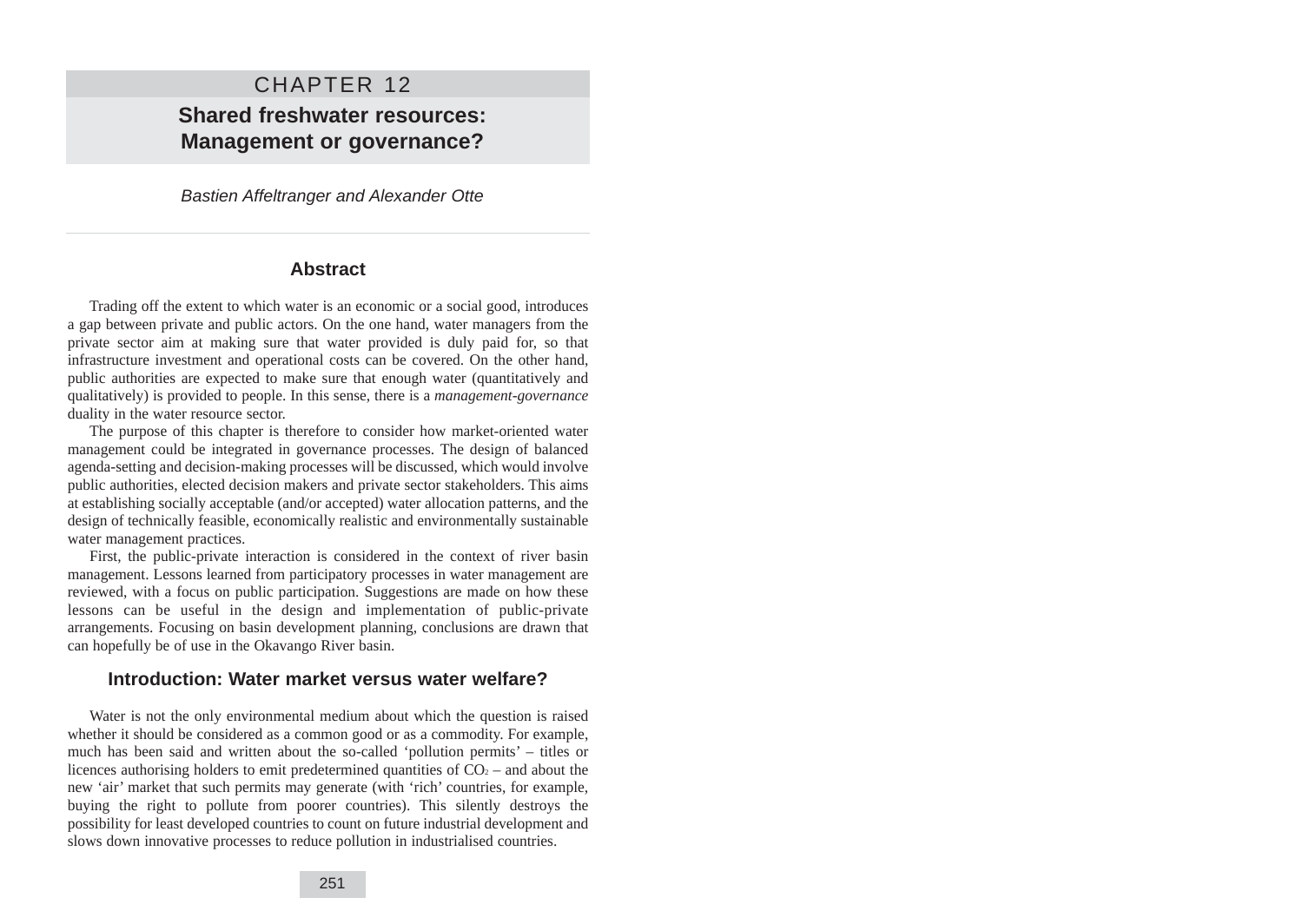On the one hand, considering environmental media like air or water as *common goods* means that equitable (or even free) access of all people to these media should be maintained, because they are vital to human life. Therefore, air and water can be understood as basic human *rights*. On the other hand, water is considered as an economic resource, with scarcity and distribution costs reflected by water pricing.

The question here is not so much whether water should be distributed free of charge to people or not, but rather who should design water *allocation patterns* (so that equitable access to water can be maintained for all) using which procedure, and upon which criteria, principles and values such tradeoffs should be based. Furthermore, it should be established who should be tasked to operate the management and distribution of water resources and how much users should pay to receive water. The underlying question is to clarify how water authorities and managers can avoid poor users (those who cannot pay the price) from being excluded from the water distribution system, and whether the state is considered as being in charge of caring – and paying – for those left out by a commercial allocation system.

In 1992, the *International conference on water and the environment* (Dublin, 1992) stated that water is both an economic and a social good. In turn, considering water as a commodity legitimates market forces requests for a liberal approach to water management, while water as a social good questions state and institutional capacity to balance equitable allocation and allocative efficiency, thus introducing a *governance impetus* in water management policies.

This statement has several consequences for the management of shared freshwater resources. Actually, water resources are by definition always *shared* by a diversity of water users. The question is rather at what scale the water-sharing process should be considered. For example, in the context of an international river basin, the sharing of freshwater at basin level involves different countries and states, or multilateral agencies. From another point of view in the same basin – at national level, for instance – other categories of water users (farmers, companies, municipality officials, dwellers, and others) will be involved. Quite naturally, there are interrelationships and influences between basin and sub-basin scales, as well as between the various categories of stakeholders. The media largely contribute here to the dissemination of water-related issues in public opinion.

The (sometimes controversial) opposition established between water considered as an economic versus a social good stresses one of the many dimensions of water uses and reveals a fundamental tension in the management of freshwater resources.

Indeed, deciding whether, or to what extent, water is an economic or a social good, introduces a gap between two parties. On the one hand, the public authorities have the duty to make sure that enough water (quantitatively and qualitatively) is provided to people. On the other hand, water managers from the private sector aim to make sure that water provided is duly paid for, so that infrastructure investment and operational costs can be covered. In this sense, a *management-governance* duality is clearly evident in the water resource sector.

It is thus important to consider how market-oriented water management could be integrated in governance processes. In this regard, balanced agenda-setting and decision-making processes could be designed, involving public authorities, elected decision makers and private sector stakeholders. These would aim to establish socially acceptable (and/or accepted) water allocation patterns, and to design technically feasible, economically realistic and environmentally sustainable water management practices.

Who should decide what is – or is not – acceptable, and for whom? The human nature of water consumption actually changes the very nature of the resource. It calls for water management solutions that can integrate or balance ecological, environmental, technical, sociocultural and economic factors. The integration of these parameters should be – and sometimes actually is – the task of a proper water *policy*.

Should the market or the state take the first step in terms of water policy design? A 'centralised' conception of the state would advocate for public authorities to take the lead in establishing guidelines for water allocation and distribution. Yet other views may consider that such water policy in fact more likely derives from a socioeconomic context that is more favourable in terms of water demand and supply. For instance, according to Allan and others (1999):

"water service provision is part of the cure. Stimulating economic growth and enhancing livelihoods remain the development imperatives that will create a context where water policy reform can be considered and implemented. But only if we can get the right balance between caring for the resource and water service provision for livelihoods."

Based on the outline of a method to assess the sustainability of water management solutions, Eilersen and others (1999), as well as Matsui and others (2001) show that the decision-making procedure over water is an iterative process involving sociotechnical factors, as well as policy-relevant considerations (see figure 1). Together with water shortage, lack of funding, and lack of expertise, these authors also list the lack of institutional support to water-planning decisions as one of the problems facing developing countries today.

How should such water policy be designed, implemented and enforced? Who should be responsible for building consensus between numerous water users, and who should be accountable for tradeoffs between various uses of water? Should these duties be the responsibility of the state or the market, or should 'hybrid' options be established for decision-making? Eventually, could it be possible to get out of the state/market alternative, and in such a case, which other stakeholders should also be involved?

Market pressures and increased pricing of water resources are indeed growing trends in both developed and developing countries, although for different reasons. In so-called developed countries, both the management and marketing of drinking water are increasingly delegated by municipalities to private sector companies. State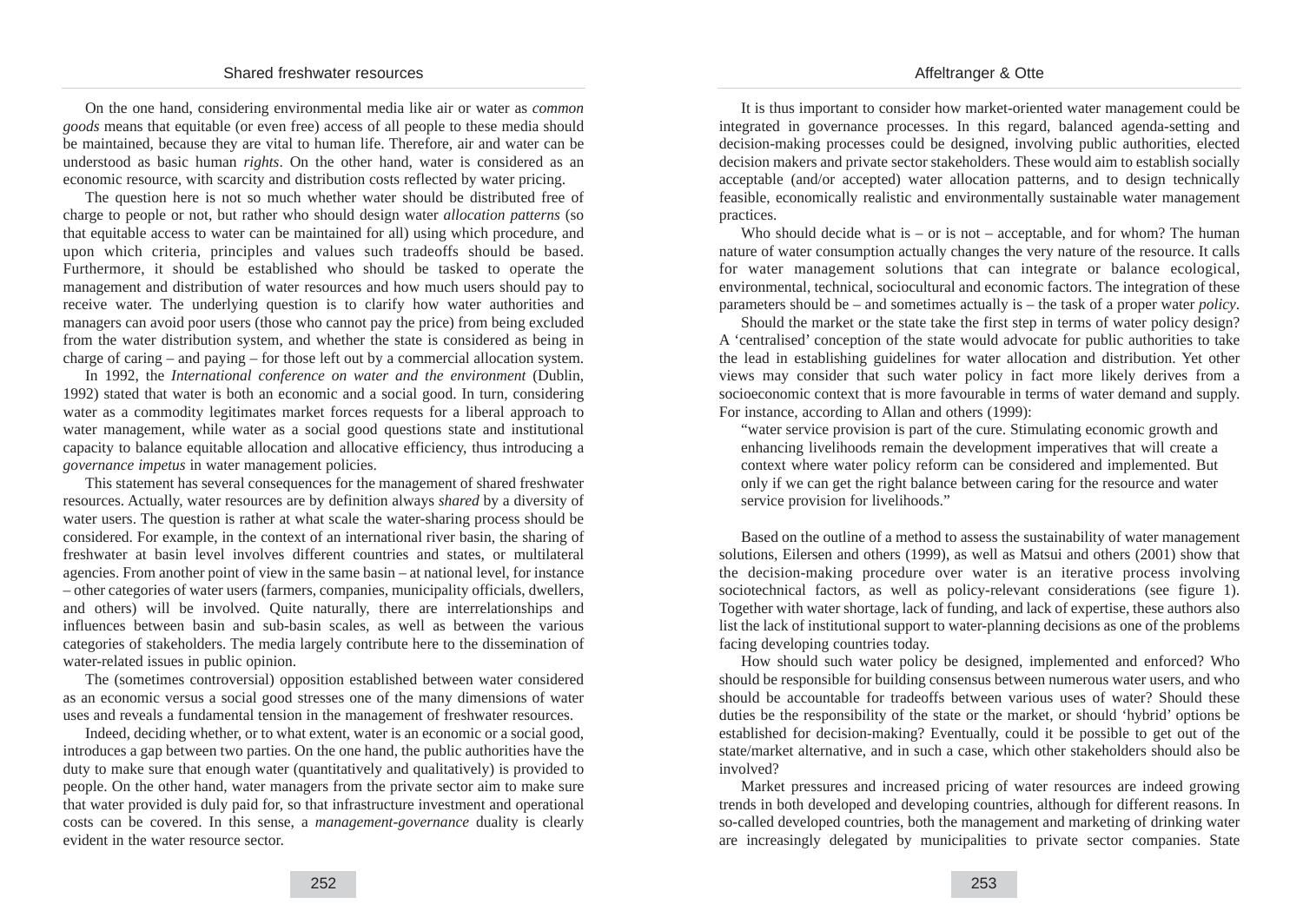### **Figure 1**

**Assessment method**



Source: Eilersen et al 1999, in Matsui et al 2001.

intervention usually takes place at either national (for example, the establishment of safety regulations and quality standards for drinking water), or regional levels (policy design, institutional arrangements for basin-scale management of water resources and mitigation of water-related hazards, among others). The European Union established water quality regulations even at supranational level.

In so-called developing countries, the management of water at local level has frequently been characterised by community-based or spontaneous initiatives (small settlements, 'home' wells), possibly with the support of non-governmental organisations (NGOs) and/or international aid (technical and financial). Water management and sanitation in larger cities have increasingly involved service providers from the private sector (both private and semi-public funded companies).

Yet, at national level, 'conditionality' criteria put forward by development agencies, or promoted by lending institutions, have introduced a strong liberal influence on the design of public water policies, thus drawing the recipient countries towards an increased privatisation of water resource management.

The underlying discourse of this policy considers that privatisation would lead to a more cost-efficient management of water resources, alongside with an increased

transparency of action in public services and institutions. In addition, the pricing of water is expected to discourage users from wasting water and other irresponsible behaviour and practices unfit to a water scarcity context. In short, making people pay for water is seen to have the potential of making them more responsible, resulting in the saving of water resources.

But, what happens when people cannot pay for the water they need, or if water users cannot pay the price that their neighbour can afford (competition over access to water)? And what if the parties consist of a community, on the one hand, and a large water-consuming industrial plant, on the other?

In other words, how can the equitable access of all users to water be maintained in a market context, and what role should be played by the different parties, both public (state) and private (market and private sector), as well as by stakeholders from civil society? Answers to these questions have to take into account technical, environmental, social, economic, political, cultural and ethical factors.

Below, issues are addressed that are related to the interaction between the public and the private sector, with particular attention to partnerships over water within the context of river basin management. With the focus on shared water resources, lessons learned from participatory processes in water management are reviewed. The purpose is to discuss the possible architecture of water governance methods and tools at both basin and sub-basin scales. This aims to contribute to the ongoing and future efforts of different stakeholders in the Okavango River basin.

## **River basin management and public-private partnerships over water**

### **River basin management: A sociotechnical challenge**

River basins sustain ecosystems, are essential sources of water for households, agriculture and industry, and fulfil many non-consumptive uses. Yet, due to population growth and overexploitation, the water demands made on river basins are increasing while the capacity of basins to meet these demands is decreasing (UNESCO 1999).

Over the last years, two key concepts in water management have gained ground internationally: that of 'integrated management' and 'river basin management' (Zoeteman 1999).

According to Mostert and others (1999), following the logic of sustainable development, the aim of river basin management can be defined as ensuring the multifunctional use of rivers and their basins for present and future generations. Yet, different levels should be distinguished in river basin management: institutional framework, planning, analytical framework, operational management and river basin users (see figure 2).

Both integrated management and river basin management conceptually enlighten the limits (technical, environmental, social and political) of a mere 'engineering'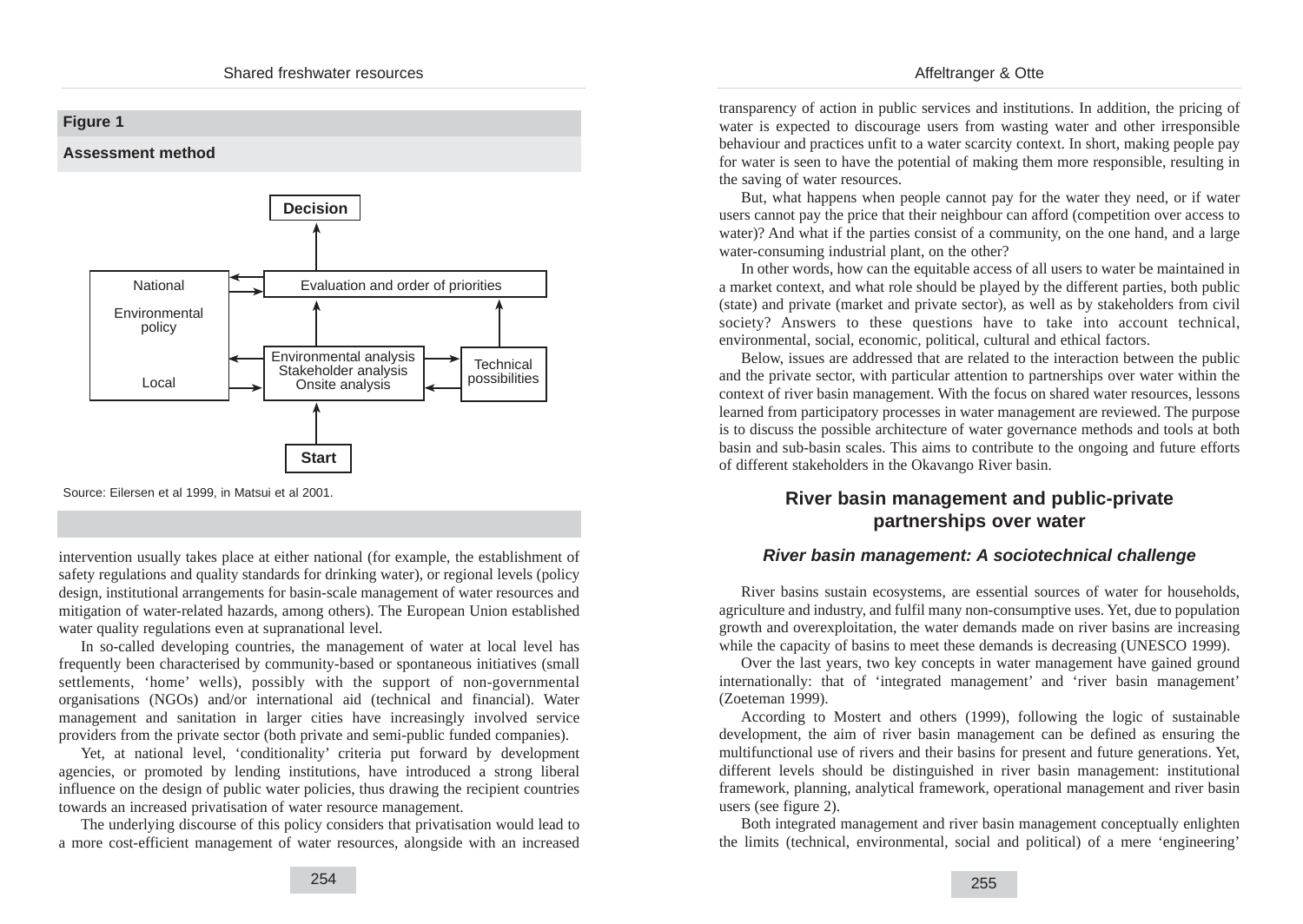### Affeltranger & Otte

### **Box 1**

#### **Definitions**

Integrated management refers to an approach that takes into account all relevant stakeholders, all functions, and all aspects of water, including quantity and quality issues, with the aim to manage water resources in a sustainable way.

River basin management (RBM) refers to the water system or geographical scale that is considered the most relevant for sustainable water management.

### **Figure 2**

**Levels in river basin management**



Note: No feedback mechanisms are indicated. Source: Mostert et al 1999.

approach to solve water problems. In addition, water-related institutional solutions deriving from these concepts are not universal and must be tailored to basin characteristics (Keijts 1999). River basin management has increasingly been presented by water authorities, planners and managers as a way to achieve multiple water-related purposes, both technical (including ecological and environmental) and social (including political). Because it helps stakeholders to arrive at decisions based on consensus over conflicting water *uses* and challenging water *users*, effective river basin management is considered to contribute to the prevention of conflicts about water (for instance, in contexts of water scarcity) and so-called 'water wars', which are thought to derive from such contexts.

In national and international river basins, an open dialogue is necessary between water sector cooperators on different policy levels; water managers and water users; water managers and land-use planners; and the government, farmers, industry, NGOs and citizens. In some cases, legislation establishes basic principles of water management, and clarifies the expected role of the private sector (Carmo Vaz 1999). In Mozambique for instance, water legislation consists mainly of the 1990 Constitution Act and the Water Law (Law 16/91 of 3 August 1991; see Ibraimo (1999) for a detailed description of Water Law, Rights and Supply in Mozambique). The National Water Policy was approved in 1995 (Resolution 7/95 of 8 August 1995) and includes the following principles:

- Water is a scarce resource.
- It has to be conserved and used sustainably.
- Water has economic value.
- Water pollution must be prevented and combated.
- Water is in the public domain.
- Water abstractions and effluent discharges must be licensed.
- Private initiative has a role in water development.

The multiple functions of river basin management point to the need for present and future managers to be trained in both technical and non-technical topics, such as hydrology, hydraulic engineering, environmental issues, decision-making processes, the involvement of stakeholders, and national and international water law (Overbeek 1999). More generally, it is advised that training programmes in water management result from a design jointly drawn up by representatives of the public and private sectors. The purpose would be to ensure that water practitioners from both sides share the same *professional and occupational culture* (language, methods, tools, and more) regarding water issues.

## **Consequences for public-private partnerships**

The conventional strong reliance on a combination of technical solutions and a supposedly benevolent state that arranged for a substantially subsidised supply of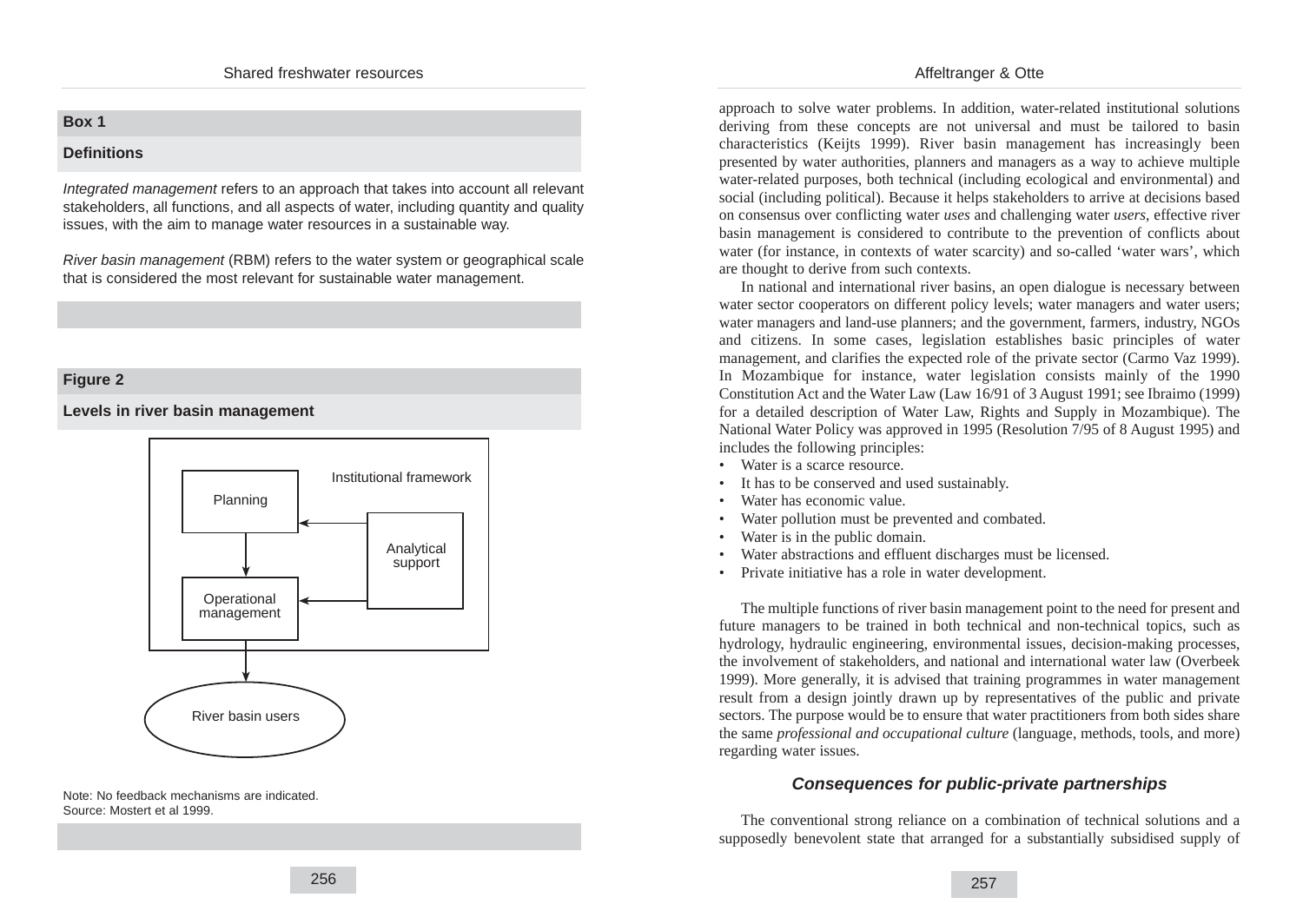water is no longer a feasible strategy. Yet, the expectation that the government shall provide water remains a common attitude (Lundqvist et al 2001).

Striking a sound balance between water-related public and private interests raises the issue of institutional arrangements that are designed to establish water *allocation* patterns (between water users), and clarify water *management* practices within specific water-use sectors (including the allocation of responsibilities for agendasetting and decision-making).

Participants at the international river basin management workshop (27-29 October 1999, The Hague) identified generic features usually observed in (more or less) successful river basin management initiatives. Some of their conclusions that are relevant to public-private partnerships around water in river basin management include:

- "The institutional structure for RBM should facilitate the necessary co-ordination within the water management sector and between the water management sector and other sectors such as land-use and environment … the institutional structure should also be a means of empowerment [of] all stakeholders, including economic interest groups, local communities, environmental NGOs and women" (II.a.7-9).
- "Decentralisation should be pursued as much as possible in order to bring RBM as close as possible to the individual citizens and to facilitate local variation in response to differing local conditions and preferences [subsidiarity]" (II.a.13).
- "There may be a distinct role for private entities … in the provision of water services and water management. Private ownership of water infrastructure is a controversial issue that needs to be carefully explored" (II.a.18).
- "Water rights should be flexible and responsive to changing circumstances at both the national and international level" (II.a.19).

According to Mostert and others (1999), privatisation may be positively introduced in river basin management as a possible solution to the "shortcomings of large bureaucracies." They also maintain that privatisation is only possible for specific services such as the construction and operation of water supply and wastewater treatment infrastructure – not for regulatory functions such as policy-making. This confirms the essential and proactive role to be played by public authorities in shaping guidelines to water management practices.

A midway option between the 'fully public' or 'fully private' provision of water services is the provision of publicly owned private companies.

Lundqvist and others (2001) have established a relationship between the kind of water management system (public sector, private sector/consessionair, civil society initiative), the type of organisation/institution, the characteristics of water users, and the outcome of policy and management (see figure 3).

Apparently, these management options seem disconnected. In practice, mixed or hybrid solutions are chosen by governments and the private sector.

#### **Figure 3**

**Types of management systems and the context in which they operate**



Note: Arrows show hypothetical direction of relationships and response. Source: Lundqvist et al 2001)

### **Water markets**

Participants at the international river basin management workshop in 1999 made specific recommendations on the establishment of water markets. Tradeable water rights can therefore be an important tool for river basin management, but are only effective if a number of conditions are met:

- the basic water demands of citizens and ecosystems are safeguarded;
- the rights are defined and agreed upon by water users;
- the exercise of these rights are physically possible;
- monopolies can be prevented; and
- an international agreement on the issue is concluded, in the case of international river basins.

Several difficulties arise when establishing a water market. Stephenson (2001) lists the range of water-related services that can be bought and sold to users:

simple source and disinfecting to protect sources against contamination, with no organised transport of water;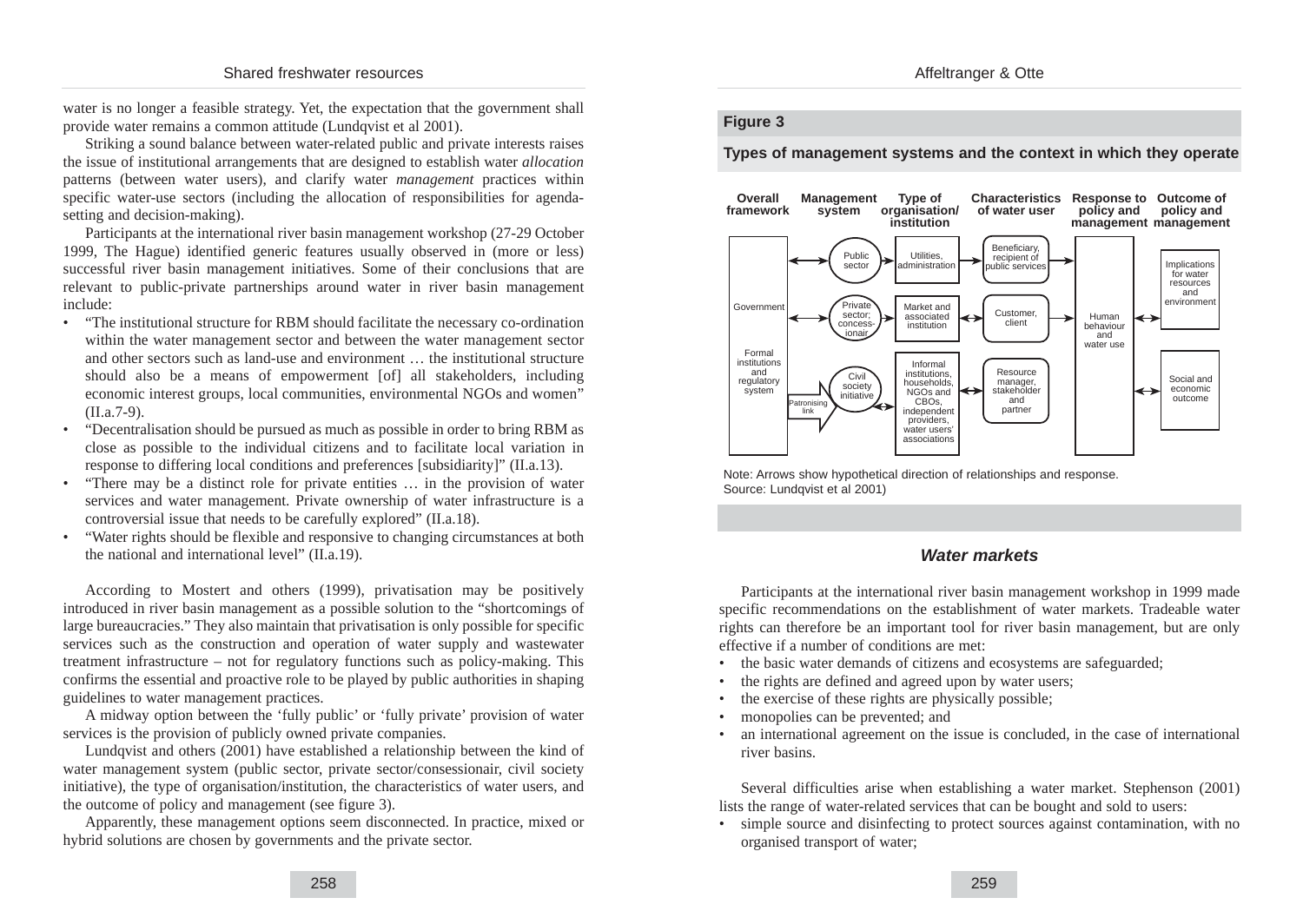- pump and supply line to a reservoir or standpipe:
- individual standpipes or connections for each house or for each pair of houses; and
- individual household supplies, with multiple connections to kitchens, ablution facilities and toilets.

It should be kept in mind that water distribution and wastewater management issues need to remain integrated in both the design and implementation of water management schemes and governance patterns. Moreover, problems in the privatisation of water services are likely to vary depending on the level of socioeconomic development, as well as the level of water stress, thus calling for flexible management and governance tools that would make it possible for public and private water authorities to adapt their decision-making processes to different situations.

Along with other environmental and technical difficulties, Stephenson (2001) proposes a list of problems due to poor institutional involvement in the management of water resources in developing countries. These problems – some of which are listed below – are more directly connected to financial and accountability issues in the business management of water and the maintenance of distribution systems:

- The perception exists that alternative technologies are better, notwithstanding public preferences.
- The underrecovery of costs reduces financial sustainability.
- Subsidised costs annoy those providing subsidies.
- Cross-subsidies result in decreased usage by high payers, and overusage by low payers.
- Low contributions by poor users means suppliers do not feel obliged to extend or maintain services.
- The priorities of public officials will favour wealthier users and public salaries above poorer users.
- Cuts in services to non-payers waste the capital installation cost and result in users finding alternatives, possibly not as hygienic.

The establishment of a water distribution scheme also raises the issue of the financial sustainability of the system (for example, capital investment in the distribution infrastructure, and operation and maintenance costs). Lee and others (2001) conceptualised the financing channels of a water distribution system as shown in figure 4.

*Lyonnaise des eaux*, a French company involved in the water distribution sector, lists some of the major difficulties related to water services in poor neighbourhoods (in Stephenson 2001):

• Connection costs are too high.

### **Figure 4**

**Water distribution: Financing channels**



Source: Lee et al 2001.

- Customer management costs are too high with a high percentage of unpaid bills, high rate of unbilled or fraudulent consumption, low consumption resulting in relatively high collection costs, and high network maintenance costs.
- Consumers may find alternative water procurement strategies network, standpipes, wells, water deliverers, uncontrolled sources such as ponds and rivers, and more.

According to Stephenson (2001), "the focus [when developing water markets] must be on developing institutional arrangements that provide services at least cost and in a way that is responsive and accountable to beneficiaries." In addition, several shifts in emphasis should be conducted in parallel:

- from top-down approaches to approaches that are a judicious mixture of top-down and bottom-up;
- from a focus on the construction costs of facilities to lifetime costs of facilities (including operation and maintenance); and
- the recognition of the need to ensure the financial and environmental sustainability of projects.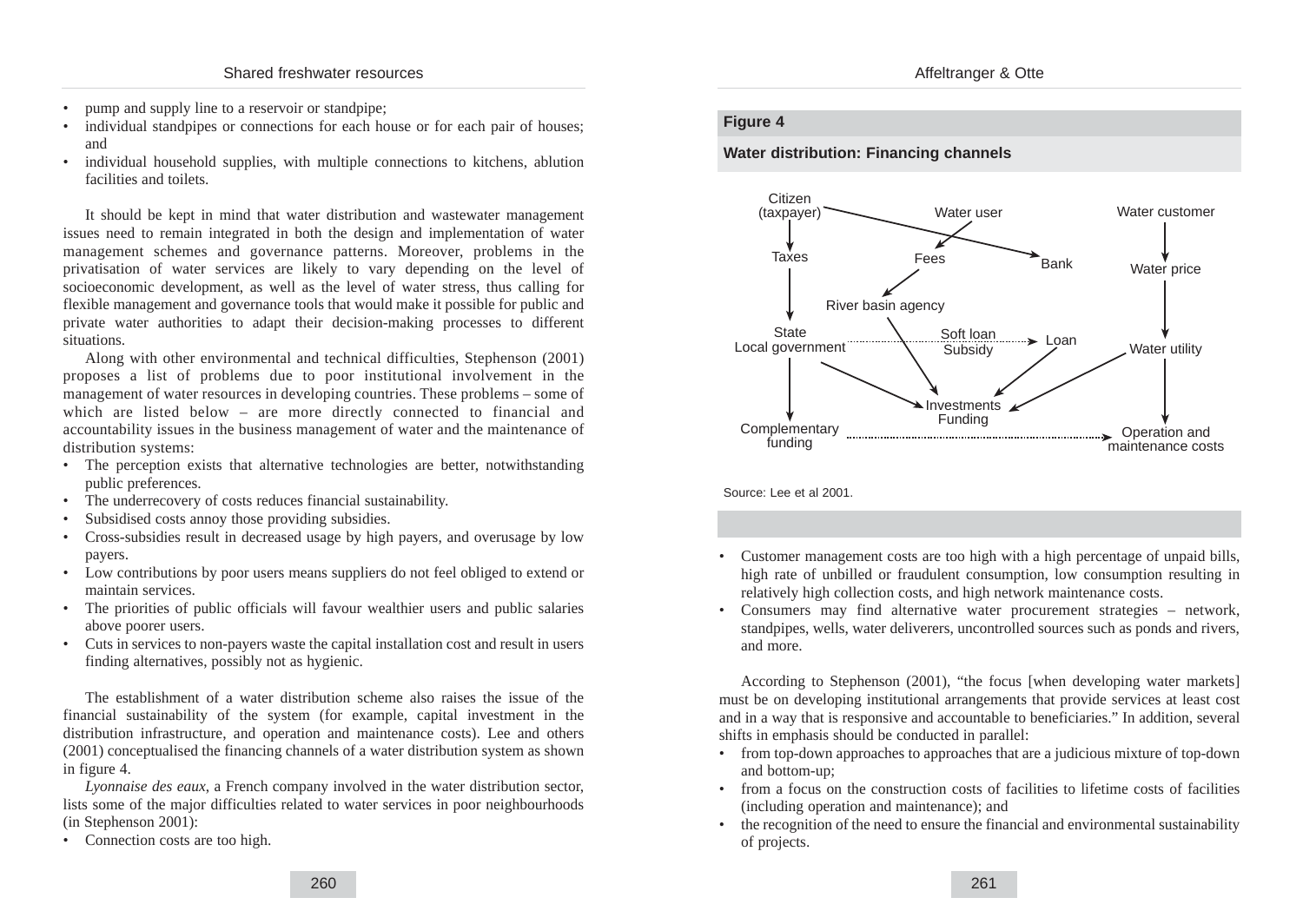Establishing water markets, possibly on the basis of a public-private regulation or allocation of tasks and responsibilities, is one of the many tasks that may be performed by public-private partnerships. Other activities that can be addressed through such cooperation include:

- monitoring of water parameters (level, turbidity, dissolved oxygen, temperature, pollutants, among others) and integration of data in a publicly owned database (service contracts can be established between the state and riparian companies);
- participating in the design of water allocation patterns, and in establishing priorities for land use, infrastructure investment and other sociotechnical tradeoffs;
- shared managing of water demand and supply in extreme weather conditions, such as droughts and floods (managing water quantity and quality);
- providing information and conducting awareness campaigns for public education on water issues (consumption patterns, resource scarcity, pollution and waterborne diseases); and
- developing consensus-based rules for the operation of reservoirs and dams, with special attention to reservoir operation in extreme events (such as droughts and floods).

## **Participatory processes in water management: Framing partnerships**

Much has been done and written about the participatory management of water resources – both in national river basins and sub-basins, and in international river basins. Participatory processes involve stakeholders from both the public and private sectors, and some lessons learned in planning for public participation are presented below, which may be useful in the design of public-private partnerships.

The basic principle of the participatory management of water resources is that stakeholders, such as water users, should have a say in the making of decisions that affect their lives. Although sometimes considered as a time-consuming process – and it sometimes is – the involvement of stakeholders in water-related decision-making is commonly viewed as a means to improve the quality of the decisions made, and the efficiency of their implementation (Mostert et al 1999). Yet, it should be kept in mind that the lack of an appropriate framework to encourage stakeholder involvement, as well as a highly sectored development in the river basin can be limitations to efficient participatory decision-making on water issues (Gaal Vadas 1999).

Water-related issues that could be addressed through participatory processes in water management include the following (adapted from Affeltranger 2001a):

- water-related international agreements (including treaties on transboundary rivers, river basins and water resources);
- water-related bilateral and regional conflicts and tensions;
- the management of national and international river basins and groundwater;
- the conservation and rehabilitation of water capacities and quality at local level or in small catchment areas;
- catchment-based stormwater management and a catchment-level approach to integrated water management and planning, including the mitigation of waterrelated disasters and the reduction of vulnerability to water-related hazards;
- water-related decision support systems, including those for water allocation;
- environmental impact assessments and the management of wastewater treatment facilities; and
- decision-making processes on water resources in the public (including the design of water-related legislation) and private sectors.

Participants at the *Conference on participatory processes in water management* (June 1999, Budapest) agreed on the following advantages to collaborative water planning:

- Participatory processes contribute to consensus-building, with consensus being the strongest decision.
- Decisions based on consensus are more widely known and accepted by the community.
- Consensus may help to mobilise human and community resources for action.
- Collaborative planning helps to identify all the dimensions of a problem or decision.
- Participatory processes contribute to the socioeconomic cohesion of a community.
- Participatory decisions support integrated, preventive solutions, rather than reactive solutions.
- Collaborative planning involves solutions that cost the least or are free.

Langton (2000) identifies a series of principles for meaningful public participation in water resources management:

- Always seek the community good.
- Develop a community relations approach.
- Strengthen the civic culture.
- Involve the entire organisation.
- Assure senior management support.
- Be frequent, if not 'virtual', relying on information and communications technologies such as the internet.
- Plan/evaluate continuously with rigour and communicate the results to the public.
- Share leadership responsibility.
- Collaborate with other agencies.
- Integrate and respond to public input.

In terms of public participation methodology, a framework for the planning stages for public participation would include the following (adapted from Creighton 2000, and Walesh 1995):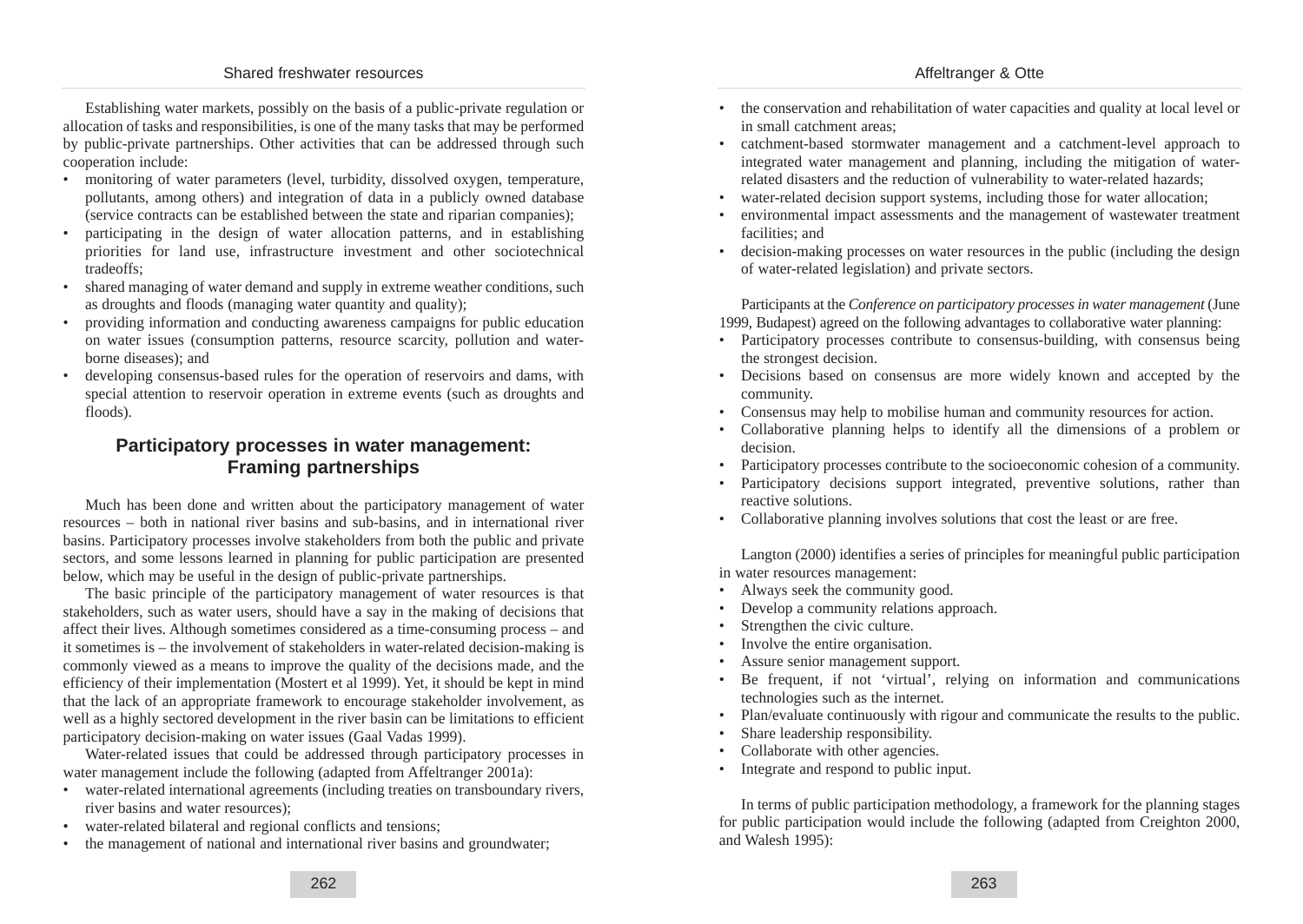- *Decision analysis*: clarifying the decision being made; specifying the planning and/or decision-making steps and schedule; and deciding whether public involvement is needed, and for what purpose.
- *Public participation planning*: specifying what is needed to involve the public during each step of the planning and/or decision-making process; identifying internal and external stakeholders; identifying techniques to be used at each step of the process, taking into account the needs of different population subgroups and stakeholders; and linking the techniques in an integrated plan.
- *Implementation planning*: designing the activities of public participation, for example, a workshop agenda, where meetings will be held, who will make the presentations, and feedback activities and communication options for presentation of the results.

It must be added that particular attention must be paid to the careful monitoring of water-related participation processes (which implies the definition of indicators), and a final evaluation of the participatory process. Both the indicators and the success assessment features should be defined on the basis of consensus among water stakeholders.

Langton (2001) suggests key features that are essential to the satisfactory involvement of stakeholders in the water decision-making process:

- *Government lead:* Government authorities should be proactive and should take the initiative to involve representatives of civil society and community leaders in water-related decision-making processes. Indeed, community participation should be pushed forward as an emergency solution in a context of social pressure. By providing good conditions (including practically) for the establishment of dialogue, the government contributes to building trust.
- *Early involvement:* Stakeholders likely to be committed to water-related activities should be involved in the early stages of the decision-making process. Communities should participate in reaching consensus on four major issues: a needs analysis, a resources assessment, an inventory of broader social expectations, and the design and implementation of water supply options (and wastewater management).
- *Keeping time:* Consensus-building takes time. Authorities should therefore plan in advance of water-related decisions to be made, so that time is available for users and communities to receive sound information on the situation, understand and process it, and finally make their contribution to the decision.
- *Informed consensus:* Community leaders and representatives of civil society or stakeholders should receive all the necessary information from the authorities so that they can contribute to the decision after having considered all aspects and dimensions of an issue. Technical services should therefore be provided by the state to ensure that technical knowledge can be 'translated' into common language.
- *Sharing the process:* Participatory processes often involve, for practical reasons, a limited number of participants and stakeholders. The essential question therefore is to assess to what extent they represent the communities and populations concerned with water issues. In this sense, the yardstick to measure the quality of participation is not so much the total number of participants, but rather the categories of the public who have been represented and who voiced their opinions and needs in the process. Participatory processes should therefore be highlighted by the mass media. This would contribute to the appropriation of the process by the community at large. This also increases the visibility of the state's initiatives.
- *Providing feedback:* Stakeholders and community members involved in waterrelated participatory processes should be provided with feedback on their contributions. The objective is for the authorities to recognise their commitment as a specific added value, so that these stakeholders remain motivated to participate in future schemes.

Mostert and others (1999) suggest another set of criteria to be considered if public participation is to realise its potential:

- *Timing*: Public participation should be organised early enough to influence decisions, but not before the different plans and ideas are specific enough to attract the interest of the public. Public participation could possibly be organised during different phases and could target a variety of segments of the public: in early phases (semi-)professional NGOs, and later, the local population and individuals.
- *Methods:* Different methods are appropriate to different target groups. For instance, information meetings for semi-professional NGOs should not be the same as those targeting local communities. The type of issue at stake (complex, controversial) and the specific culture are also important. For instance, in a culture where consultation with the public is seen as a sign of leadership weakness, the usual western methods of public participation could be political suicide and other methods will have to be devised. Whenever the chosen methods allow for large numbers of participants, members of the public themselves should be able to choose to participate – after receiving sufficient information in an appropriate form to make such a choice.
- *Follow-up:* If decision makers do not take the results of public participation seriously, the result could significantly damage legitimacy and acceptance. In this respect, a legal-administrative approach to public participation could be useful – for example, a legal requirement to publish and react to the comments received in combination with access to justice.
- *International basins*: In international basins, reluctance by authorities to organise effective public participation at international basin level tends to be quite high. It can be seen to complicate international negotiations. Reaching the public is also more difficult than in smaller national basins. However, a number of (international) river basin commissions have made meetings of their plenary body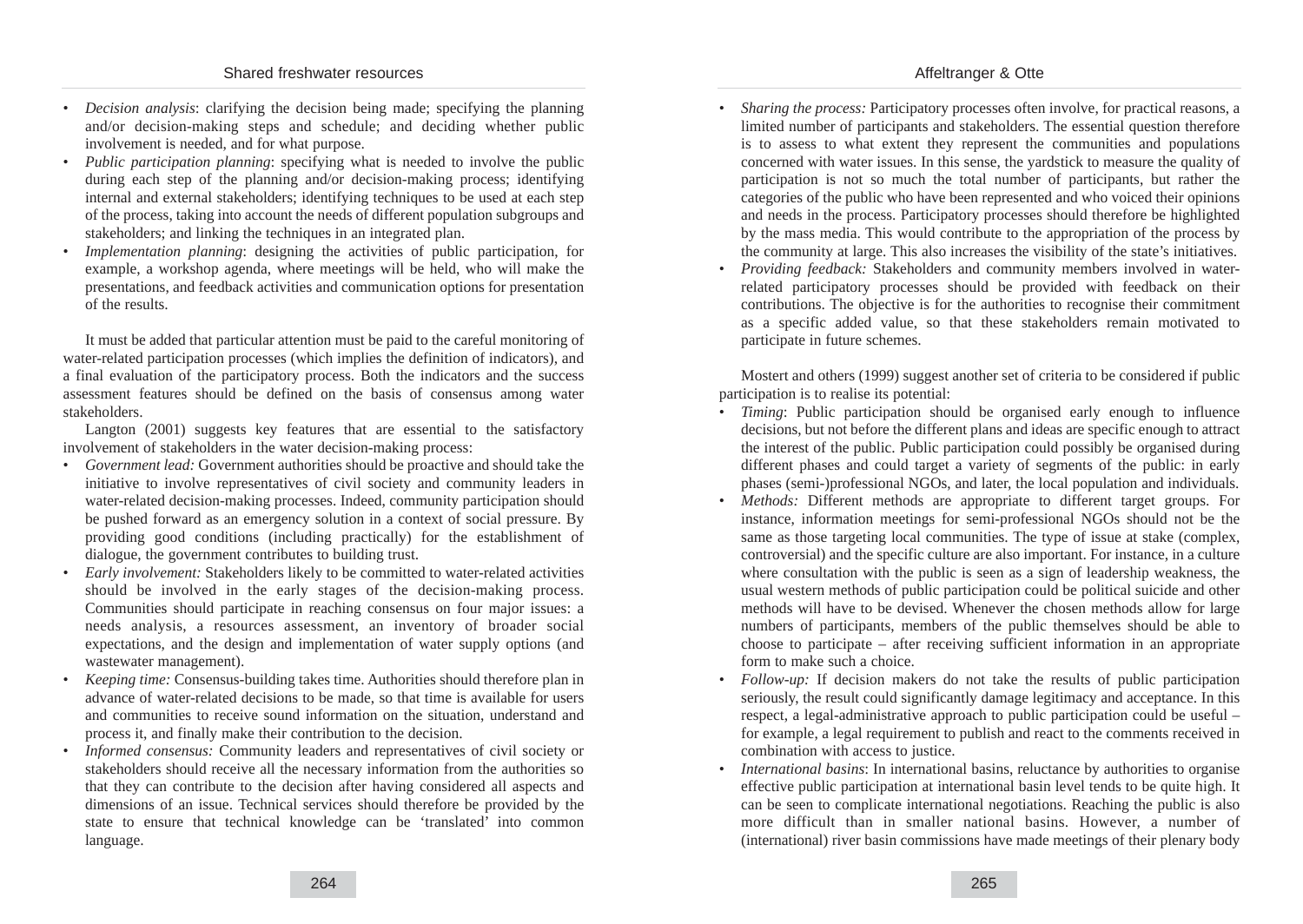and/or subsidiary bodies more open. In most cases, the general public cannot participate in the meetings, but NGOs can sometimes get observer status, and/or can be asked to answer specific questions.

Three comments must be made about the recommendations discussed above. First, the private sector is often considered as being distinct from civil society. It is clear that a distinction should be made in terms of institutions between public-private partnerships, on the one hand, and public participation, on the other. The latter refers more to water users as individuals and groups, whereas the former refers to larger water providers (urban water suppliers) and users (quantitatively and qualitatively, such as companies and major polluters). However, both cooperative undertakings can learn from each other, and should be kept interrelated by public authorities. Public participation practice may also have direct or indirect consequences in terms of human resources management *within* companies.

Second, the involvement of water users in the design and/or validation of legal and administrative documents structuring the participation process should be advocated. This means that water users and stakeholders are capable of reading, understanding and commenting on the legal and/or regulatory material provided to them – which is seldom the case in developing countries. In such contexts, the authorities should strive for a consensus-based design of water management *objectives* and monitoring *indicators* (for both patterns of water uses, and availability of water resources).

Public participation in international basins touches upon the issue of *scale* in water-related decisions (international and basin-wide, or national and sub-basin level). The idea is not for all stakeholders to participate at all levels of decision-making, nor during all stages of the decision-making process. Rather, a *link* should be maintained between the different participatory levels and schemes (through advertising and communication mechanisms, among others).

It should also be kept in mind that the different levels of water-related decisions and actions can influence one another (lobbying, scape-goating, use of the media as a means of pressure), as explained by Shamir (1999). He pointed to the importance of the viewpoints of farmers' groups and their political influence in the Israeli-Jordanian talks on the shared management of the Jordan River.

The question whether and how NGOs should be involved in decision-making processes focused on international or national river basins raises the issue of the representivity of these organisations. In short, who speaks on behalf of which water users? Some criteria are suggested to assess the relevance of NGO selection in a water-related decision-making process (adapted from Affeltranger 2001b):

• *Organisational criteria*: When was the NGO established, and what are its principles or objectives? Is it local or national, and does it belong to an international network? What is its funding source(s)? What are the relationships, if any, with political groups and/or private sector entities?

- *Sociopolitical criteria*: How many registered members does the NGO have? What is the turnover rate in membership? To what extent can the NGO be considered as being representative of a specific category of water users or stakeholders? What communication process enables the NGO to keep in touch with its members: a bottom-up needs assessment, an iterative design of the NGO's policy and strategy, or a feedback loop for top-down reporting/information/validation of statements made and actions taken by NGO delegates?
- *Participation skills criteria*: Has the NGO already been working with public authorities? On what issues has it already made stands, or taken actions? Has the NGO already been involved in sociotechnical controversies? With what success? Who/what team will speak in the name of the NGO at the negotiation table?
- *Technical skills criteria*: What is the level of water-related expertise within the NGO? Is the NGO capable of understanding the terms of the issue at stake, or will it need additional information/training? Would additional information be requested for the NGO's spokespersons only, or does the NGO need further support to explain water issues and decisions to its members?

### **A basin development plan for the Okavango River?**

Although the signature of the SADC Protocol on Shared River Basins and the creation of the SADC Water Sector are encouraging signs, Carmo Vaz (1999) reaffirmed the importance of establishing new deals in the management of waterrelated issues at the level of the Southern African Development Community (SADC). The harmonious integration of the economies of SADC countries requires a new way of making water-related decisions in the region, and water remains a sensitive sociopolitical issue.

Moreover, a higher level of social and economic development can be considered an asset in the management of water resources within the context of water scarcity. According to Allan and others (1999), while particular levels of water certainly do not determine economic outcomes, the reverse is not true. High levels of development of a political economy – that is both its economic strength and diversity, and its governance capacity – enable even a seriously water-deficit economy to operate effectively. A strong and diverse political economy has numerous water management options – a weak entity does not. In other words, investing in both democratic and political stability and socioeconomic development positively contributes to the management of water scarcity.

### **Basin development planning: An opportunity and a method to form partnerships**

Basin development planning offers both an opportunity and a methodology to gather public and private entities, together with stakeholders and civil society around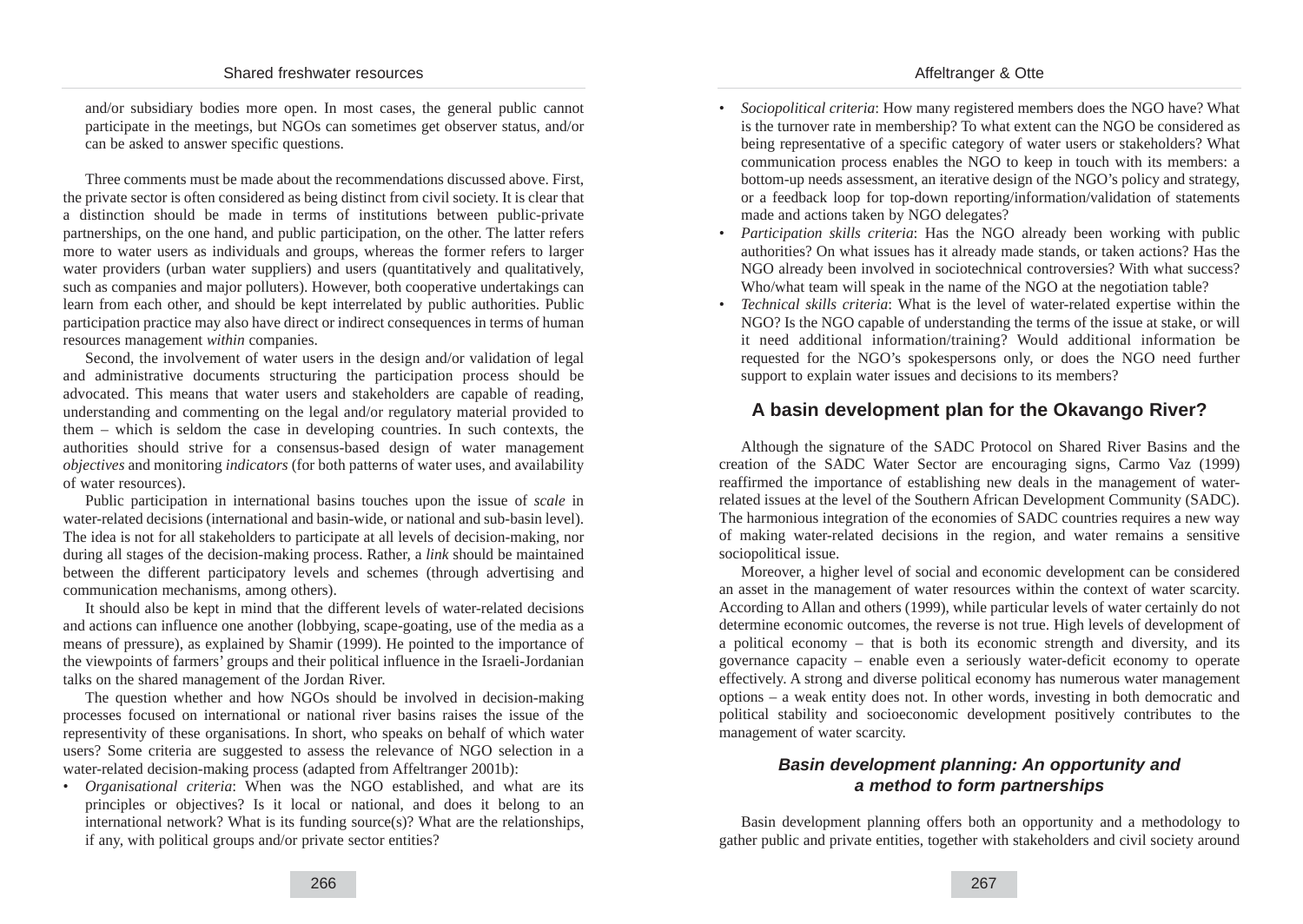the water negotiation table. Just like political stability in Okavango riparian countries influences the potential for a peaceful, upstream-downstream management of water, socioeconomic development at basin scale cannot be separated from development in each riparian country.

Any basin development planning effort should be undertaken simultaneously on two levels – at river basin level and at sub-basin or national catchment level. Both the methodology (for example, the identification of development goals and options) and the monitoring of development results (such as macroeconomic indicators) should follow parallel tracks in Okavango riparian countries.

Elements are suggested below that advocate for an increased involvement of water actors in a development planning process at both basin and sub-basin levels. The mutual recognition of present and future water resource needs (both quantitatively and qualitatively) is a key to more peaceful water relations between Okavango riparian countries. Yet, negotiations over water do not only require the goodwill of the parties, but also documents and data to establish a dialogue, or to feed a controversy with scientifically or technically approved elements that have been agreed upon by the parties. The consequences are twofold.

First, each riparian country should be in a position technically to locate and quantify water sources they currently rely on (mapping of surface waters and aquifers, monitoring of withdrawn volumes), and to sketch the patterns of social, economic and environmental uses of water (quantitative distribution of water consumption between users of drinking water, agriculture, industry, tourism, ecosystems, and more). Whereas the former requires mainly scientific and technical expertise, the latter also demands an efficient institutional and administrative system for the collection and processing of socioeconomic data.

Second, riparian countries should also be capable of sketching water consumption patterns for the coming five, 10 or 20 years. This would require water authorities to access information on development schemes by integrating demographic and environmental projections, as well as educational, industrial and financial scenarios and data. This means that such socioeconomic planning material becomes available at national level, and that water consumption patterns can technically be derived from these broader development schemes.

Jointly sketching a concerted plan for the socioeconomic development of the basin would imply that Okavango basin countries are capable of striking a balance between the benefits of their own, nation-wide social and economic objectives, and the costs and externalities that these objectives would imply in the other riparian countries. In short, socioeconomic development patterns designed in one country should be both socially acceptable and environmentally sustainable basin-wide.

Yet, establishing a basin development plan does not mean that all basin countries should design or follow the same plan, nor that national growth rates should remain even basin-wide.

Expected advantages of an Okavango basin development plan are that:

- Countries maintain a dialogue and an institutional agreement for peaceful dispute settlement.
- Each country can communicate on the (negative) consequences of a decision made by another one.
- All countries can speak with a unified and peaceful voice when looking for technical or financial support from a regional institution (for example, SADC), from the international community (United Nations agencies and programmes, donor countries, the World Bank, the International Monetary Fund, the European Union, and others).
- Countries are more likely to attract private sector investors, especially for basinwide or transboundary industrial or business activities.

The design and implementation process of a basin development plan is expected to yield lessons learned that can be provided to other countries that share rivers in the region, with the Okavango basin being a possible test case for SADC, as well as a study basin in the Green Cross International *Water for peace* initiative.

#### **What could be the role of external support agencies?**

According to Alaerts (1999), most external support agencies have articulated specific water policies and programmes over the past decade. Some of these players are large, and take a broad development view  $-$  yet, among the five international development banks, only the World Bank, the Asian Development Bank and the Inter-American Development Bank have elaborated water policies (1999).

Other players take a more sector-based perspective, or focus on specific waterrelated issues – including the United Nations Food and Agriculture Organisation (FAO), the UN Environmental Programme (UNEP) and the UN Development Programme (UNDP).

Basin development planning is a complex undertaking by nature. It has multiple purposes, and may make requests to various funding sources. It involves different categories of water users and other relevant stakeholders (both from inside and outside the river basin). In this sense, it is the duty of water planners at basin level (international authority in charge of river management) and sub-basin level (public authorities in countries) to perform the *integrative* governance function of basin development plans.

Some UN agencies are multidisciplinary by nature (or by mandate), and can be instrumental in helping authorities of international river basins to design, implement, evaluate and review the basin development planning process. For example, the Division of Water Sciences of the UN Educational, Scientific and Cultural Organisation (UNESCO) develops methods and tools to establish science-based basin development planning, and to bring together different categories of stakeholders so that they can make socially feasible and environmentally sustainable decisions. The division also acts as the secretariat of the International Hydrological Programme (IHP) (see box 2).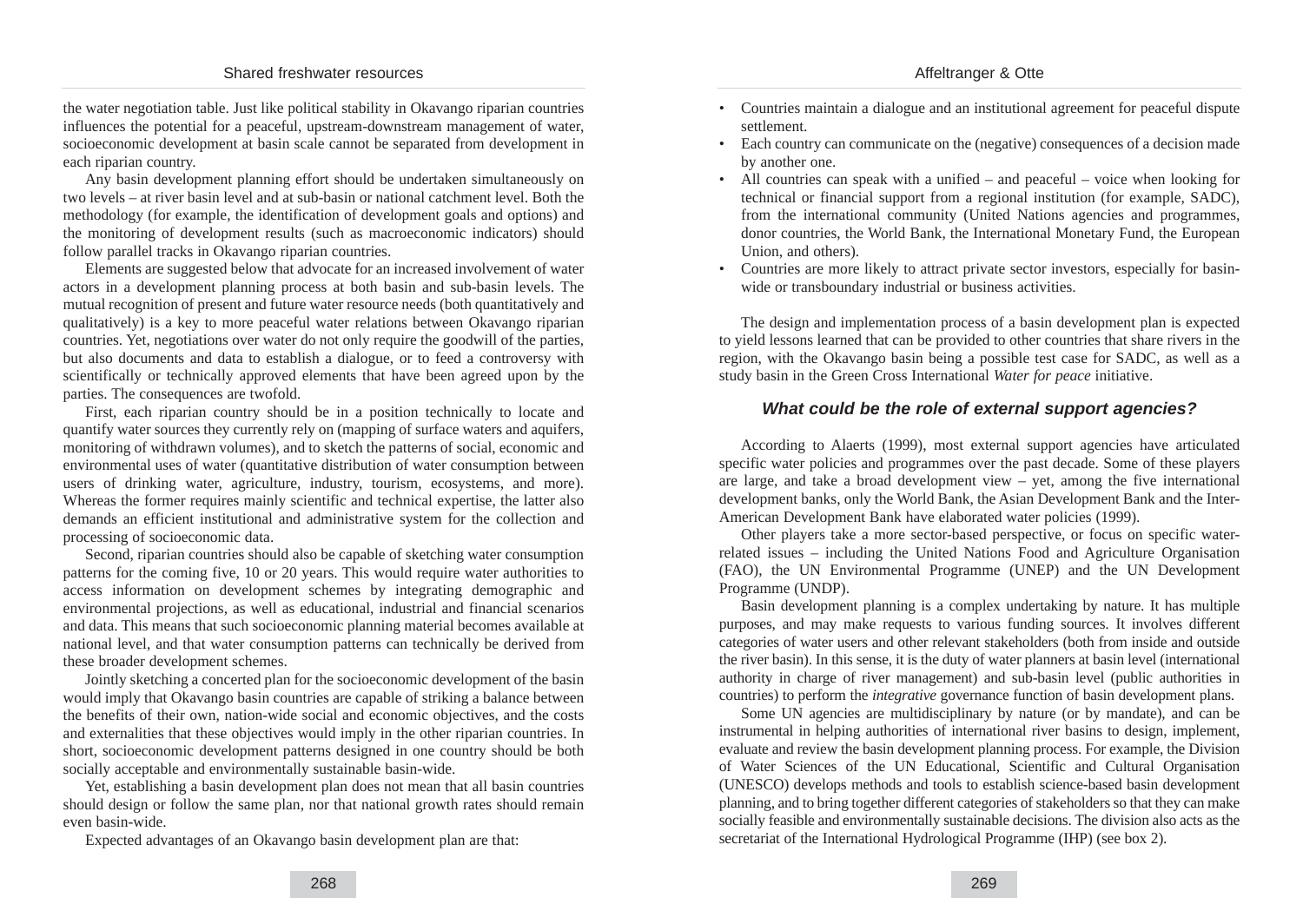As a contribution to the UN *World water assessment programme*, UNESCO Programmes, including IHP have launched the project *From potential conflict to cooperation potential*. The initiative is an attempt to help governments and water authorities to build social peace and political stability at river basin level through improved dialogue and exchange (see table 1).

Green Cross International (GCI) currently runs a project for conflict prevention and resolution through civil society participation entitled *Water for peace*. UNESCO and GCI have combined their complementary approaches and established a joint programme on *From potential conflict to co-operation potential: Water for peace*.

With regard to cooperation in shared river basins, UNESCO provided support to the promising *Universities partnership* on water conflict analysis and dispute resolution. This partnership involves Oregon State University, United States; University of Pretoria, South Africa (African Water Issues Research Unit – AWIRU); University of Aberdeen,

#### **Table 1**

**From potential conflict to cooperation potential: Project objectives and outputs**

| <b>Overall objective</b>      | To enhance and capitalise on the cooperation potential<br>of water.<br>To mitigate the risk that potential conflicts can turn into<br>real conflict.                                                                                                                                                      |
|-------------------------------|-----------------------------------------------------------------------------------------------------------------------------------------------------------------------------------------------------------------------------------------------------------------------------------------------------------|
| <b>Operational objectives</b> | Defining and surveying conflicts in water resources<br>management.<br>Monitoring indicators of potential conflict and<br>cooperation potential.<br>Providing educational material and programmes.<br>Providing decision support tools.<br>Disseminating results and good practices.                       |
| <b>Project outputs</b>        | Web-based information and reference system.<br>Contribution to the World water development report.<br>Potential conflict and cooperation indicators and their<br>interpretation.<br>Toolkits of techniques.<br>Educational material.<br>Educational modules and training course.<br><b>CIRBM Network.</b> |

PC-CP Dissemination Material, available at UNESCO Division of Water Sciences, Paris

#### **Box 2**

#### **The International Hydrological Programme**

The International Hydrological Programme (IHP) is the major instrument of UNESCO to carry out its water-related activities. After the successful International Hydrological Decade (1965-1974) conducted by several UN agencies, the IHP was established in 1974 under the aegis of UNESCO, where its secretariat has been located ever since. It is an intergovernmental programme with 160 member states. Every two years, the IHP intergovernmental council meets to set policy guidelines and to make major decisions on its implementation.

The plans for the successive programme phases of six years are made in full consultation with member states and reflect the current needs of countries.

The fifth phase (1996-2001), designated Hydrology and water resources development in a vulnerable environment, set out to stimulate a stronger interrelation between scientific research, application and education. The emphasis was on environmentally sound integrated water resource planning and management, supported by a scientifically proven methodology.

The current sixth phase (2002-2007), designated Water interactions: Systems at risk and social challenges, is based on the fundamental principle that freshwater is as essential to sustainable development as it is to life and that water, beyond its geophysical, chemical and biological function in the hydrological cycle, has sociocultural, economic and environmental values that are interlinked and mutually supportive.

Some of the interactions to be further investigated include those between surface water and groundwater; atmospheric and terrestrial parts of the hydrological cycle; fresh water and salt water; global watershed and river reach scales; quantity and quality; water bodies and aquatic ecosystems; science and policy; and water and civilisation.

United Kingdom (School of Law); Asian Institute of Technology (AIT), Bangkok, Thailand; University of New Mexico, US; University of Costa Rica, San Jose; University of Zimbabwe, Harare; Linkoping University, Sweden (Department of Water and Environmental Studies); and a partner university from China.

## **Conclusion**

Before and since the founding of the tripartite Permanent Okavango River Basin Water Commission (OKACOM) in 1994, several initiatives were taken aimed at joint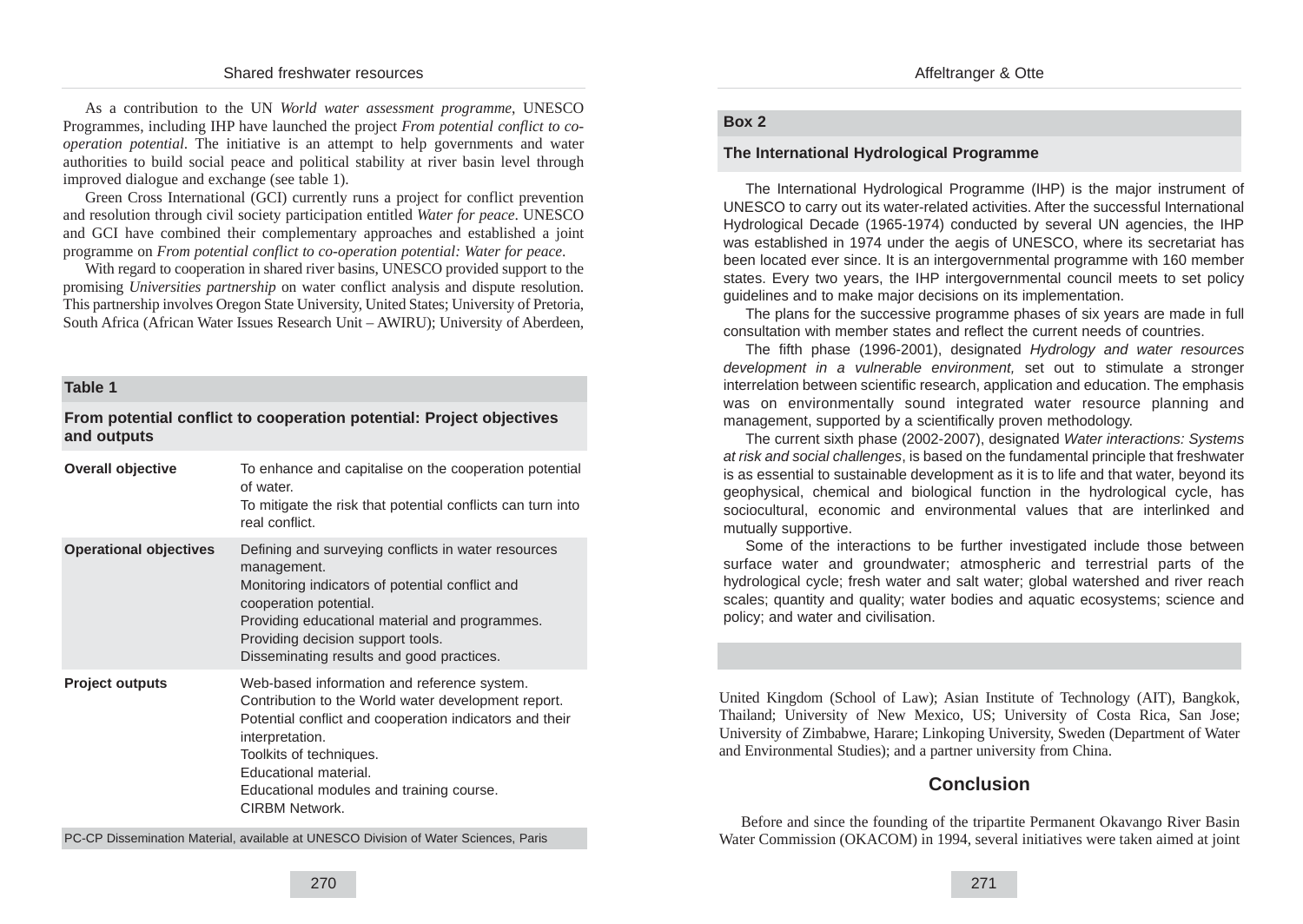decision-making over water resources in the Okavango basin. Solving water scarcity problems in the basin indeed requires cooperative efforts, based on a shared understanding, agreement and recognition of the needs, aspirations and responsibilities of each basin state (Ashton 2000). Joint basin development planning is expected to contribute to these requirements.

Yet, prior to the design of future plans for the basin as a whole, each country should be in a position to clarify what social, economic, environmental and institutional future it wants, and what it wishes to avoid. This nation-wide planning task is the responsibility of the government – it is the duty of elected decision makers to sketch what the future should look like for the country.

Deciding on social and economic plans for a nation is not an undertaking that can be done at state level only, nor can it be kept away from civil society. In short, the participation of stakeholders is crucial to the relevant and efficient design of development schemes. There are mainly two reasons for this. The first reason is *options* – only a broad participatory process enables decision makers to get a clear picture of the nation's aspirations and capabilities, as well as of scenarios that can be seriously considered for the future. The second reason is *ownership* – only a broad participatory process is likely to help decision makers to win social support for the choices they make, and ease their implementation. Last but not least, participation constitutes one of the imperatives of democracy.

In other words, efforts by riparian countries should not be confined to international state level only, but national decision makers should also embark on a consultation process at country level, prior to taking a basin-wide stand. However, any participatory process conducted at national level should not be presented to stakeholders as a separate initiative distinct from negotiations undertaken at basin level. The major reason is that a 'basin perspective' in the public debate would help stakeholders to see that national decisions are, to a certain extent, basin-wide decisions as well. The aim would be to build 'common basin ownership' that can be peacefully shared by inhabitants of Angola, Namibia and Botswana.

It is suggested that decision makers of these three countries create a small task force, composed of delegates from the private and public sectors, and involving representatives of universities and training institutions in the countries. This task force should be established in cooperation with relevant SADC divisions and services, as well as with due attention to bilateral/multilateral agreements and partnerships already existing between Okavango riparian countries, and other countries of Southern Africa. The *Water for peace Okavango pilot project* could form an appropriate basis for the development of this initiative. The role of this task force could be to:

- obtain a clear picture of the expectations of the different categories of water stakeholders along the Okavango River;
- identify the objectives of public authorities in terms of socioeconomic development at both country and river basin scales;
- capture the water-related questions that stakeholders ask in the process;
- undertake field missions and draw lessons from basin development planning initiatives undertaken (or ongoing) in other basins worldwide;
- report to the authorities in riparian countries, inform other decision makers, and make public any conclusions relevant to water users; and
- prepare a draft basin development plan, which includes details on the participatory process to involve stakeholders and to win social support for the planning effort.

## **References**

- Affeltranger, B. 2001a. *Public participation in the design of local strategies for flood mitigation and management*. Technical Documents in Hydrology 48. Paris: UNESCO.
- Affeltranger, B. 2001b. *La democratie locale est-elle soluble dans les inondations?* Memoire de DEA. Nanterre: Laboratoire Geographie Tropicale, Universite de Paris.
- Alaerts, G J. 1999. The role of external support agencies (international donors) in developing co-operative agreements. *International river basin management workshop, The Hague, 27- 29 October 1999*. Technical Documents in Hydrology 31. Paris: UNESCO.
- Allan, J A, Motadullah, K & Hall, A. 1999. The role of river basin management in the vision process and framework for action up to now. *International river basin management workshop, The Hague, 27-29 October 1999*. Technical Documents in Hydrology 31. Paris: UNESCO.
- Ashton, P. 2000. Water security for multi-national river basin states: The special case of the Okavango River basin. Paper presented at the *Stockholm international symposium on water security for multi-national river basin states*, 18 August.
- Carmo Vaz, A. 1999. Problems in the management of international river basins: The case of the Incomati. *International river basin management workshop, The Hague, 27-29 October 1999*. Technical Documents in Hydrology 31. Paris: UNESCO.
- Creighton, J L. 1999. Tools and techniques for effective public participation in water resources decision. *International conference on participatory processes in water management*, *June 1999, Budapest, Hungary*. UNESCO-IHP/IA2P/IWRA. Paris: UNESCO.
- Gaal Vadas, R. 1999. The Sao Francisco river basin. *International river basin management workshop, The Hague, 27-29 October 1999*. Technical Documents in Hydrology 31. Paris: UNESCO.
- Ibraimo, L R. 1999. Mozambique Country report. *Water law, water rights and water supply (Africa)*. DFID KaR Project R7327, Institute of Water and Environment, Cranfield University, UK. At <www.silsoe.cranfield.ac.uk/iwe/documents/waterlaw/download.htm>.
- Keijts, L H. 1999. Opening address. *International river basin management workshop, The Hague, 27-29 October 1999*. Technical Documents in Hydrology 31. Paris: UNESCO.
- Langton, S. 1999. Conditions for meaningful public participation. *International conference on participatory processes in water management*, *June 1999, Budapest, Hungary*. UNESCO-IHP/IA2P/IWRA. Paris: UNESCO.
- Lee, T, Oliver, J L, Teniere-Buchot, P F, Lee, T & Valiron, F. 2001. Economic and financial aspects. In Maksimovic, C & Tejada-Guibert, J A (eds). *Frontiers in urban water management: Deadlock or hope*. London: UNESCO-IWA.
- Lundqvist, J, Turton, A & Narain, S. 2001. Social, institutional and regulatory issues. In Maksimovic, C & Tejada-Guibert, J A (eds). *Frontiers in urban water management: Deadlock or hope*. London: UNESCO-IWA.